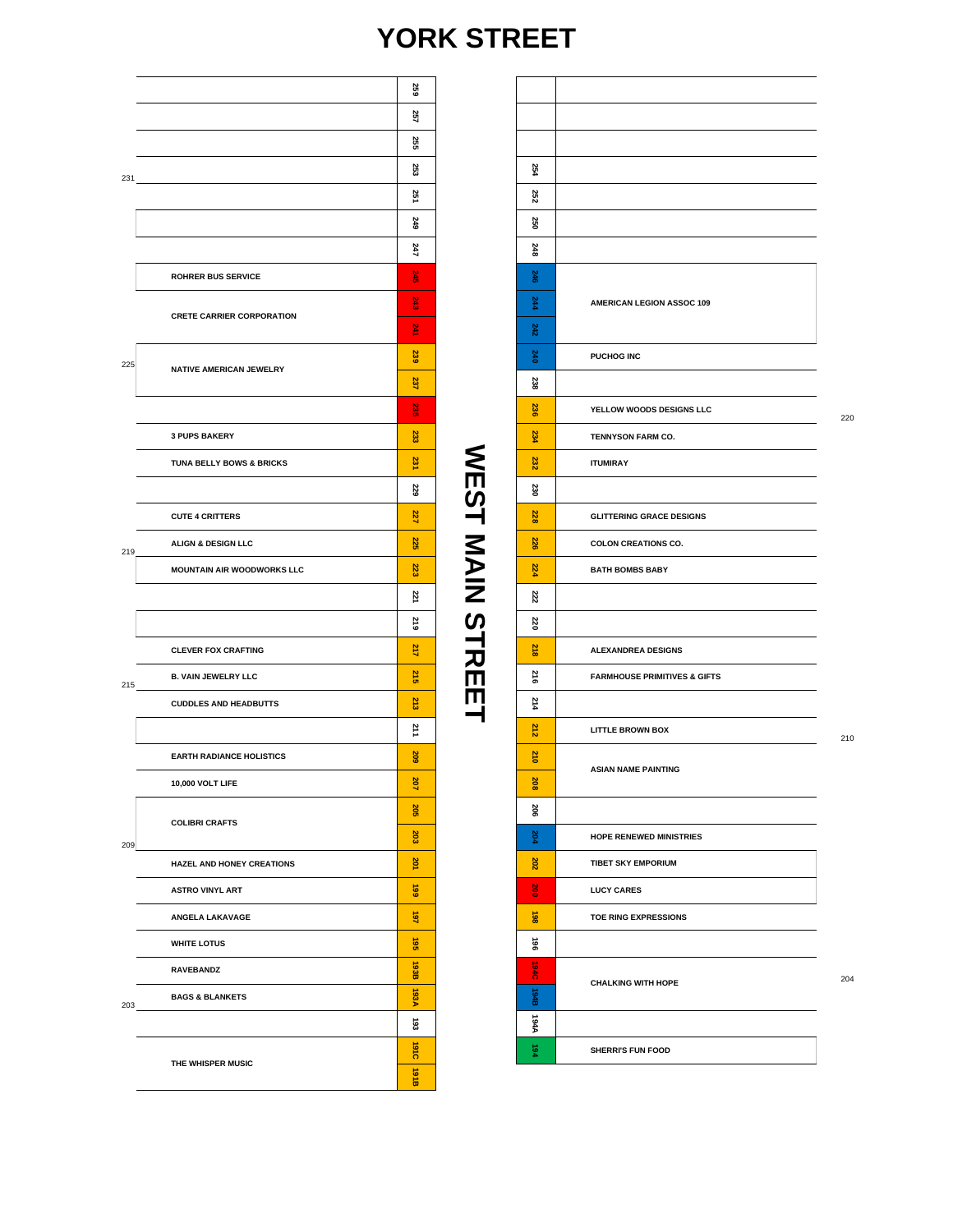# **FREDERICK STREET**

|                |                                       |                             | .                |                         |                                            |                |
|----------------|---------------------------------------|-----------------------------|------------------|-------------------------|--------------------------------------------|----------------|
|                | A.W.K. ENTERPRISES                    | VI6L                        |                  |                         |                                            |                |
|                |                                       | 豆                           |                  | 182F                    |                                            |                |
|                |                                       | ∸<br>8                      |                  | 192E                    | <b>MASTRIANO TEAM</b>                      | CLAY'S         |
| 143            | <b>CHIMAERA FACE &amp; BODY ART</b>   | 高                           |                  | <b>192D</b>             | EASTERN MUSEUM OF MOTOR RACING             |                |
|                |                                       | $\overline{\mathbf{38}}$    |                  | $\overline{0}20$        | <b>BAPS MOTOR SPEEDWAY</b>                 |                |
|                | SMILEHAUS PEDIATRIC DENTISTRY PLLC    | $\vec{a}$                   |                  | <b>B2B</b>              |                                            |                |
|                | <b>ARK FITNESS</b>                    | $\vec{B}$                   |                  | <b>192A</b>             |                                            |                |
| <b>DIENERS</b> |                                       | 621                         |                  | 261                     |                                            |                |
|                | <b>LIGHTS BY LISA</b>                 | $\vec{z}$                   |                  | $\ddot{\mathbf{g}}$     | <b>MECHANICSBURG CHRISTIAN FELLOWSHIP</b>  |                |
|                | <b>ILLUMINATING SENSATIONS</b>        | 큷                           |                  | ខ្ល                     |                                            |                |
| 133            |                                       | $\vec{u}$                   |                  | $\overrightarrow{8}$    | <b>SS FRAGRANCES</b>                       |                |
|                | <b>BRENDA'S BOUTIQUE</b>              | 킟                           |                  | 184                     |                                            |                |
|                |                                       | 691                         |                  | នី                      | SOUTH MOUNTAIN TROLLEY GREENWAY            |                |
|                | <b>TIMELESS ESSENTIALS</b>            | $\overline{2}$              |                  | ŝ                       | HILLBILLY'S JERKY                          |                |
|                |                                       | $\vec{\mathbf{g}}$          |                  | $\frac{1}{2}$           | <b>BASEMENT WATERPROOFING SPECIALISTS</b>  | 122            |
|                | TAC ENTERPRISES (RAINBOW)             | $\vec{e}$                   |                  | $\frac{1}{2}$           | <b>GUTSHALL LAWN &amp; LANDSCAPE</b>       |                |
|                |                                       | $\vec{2}$                   |                  | 174                     |                                            |                |
|                | HOUSE <b>HOUSE</b>                    | GS)                         |                  | ష                       | THE OLD-FASHIONED KETTLE KORN COMPANY      |                |
| REST.          |                                       | $\frac{1}{2}$               | <b>NEST MAIN</b> | 170                     |                                            |                |
|                |                                       | $\vec{g}_i$                 |                  | ౙ                       |                                            |                |
|                | NIPPON HIHBACHI EXPRESS LLC           | $\overrightarrow{\text{G}}$ |                  | $\overrightarrow{9}$    | NORTHERN FOOTBALL BOOSTERS                 |                |
|                |                                       | 壺                           | <b>STRE</b>      | Ē4                      |                                            |                |
|                | <b>ALLEY</b>                          |                             |                  | $\vec{e}$               | <b>IRON VALLEY REAL ESTATE</b>             | 114            |
|                |                                       |                             |                  | $\overline{\mathbf{g}}$ |                                            |                |
|                | Y & S HAND CRAFT CORPORATION          | 6#1                         |                  | $\vec{g}$               | <b>CARLISLE EVENTS</b>                     |                |
| 115            | WORLD OF WOOL                         | 쥑                           |                  | 8                       | <b>SARA'S HOUSE OF HOPE</b>                |                |
|                |                                       | 445                         |                  | 484                     |                                            |                |
|                | AMERICAN REMODELING ENTERPRISES       | $\vec{z}$                   |                  | $\frac{152}{2}$         | <b>WORLD OF WOOL</b>                       |                |
|                |                                       | 수                           |                  | ġ                       |                                            |                |
|                | <b>BETHANY VILLAGE</b>                | g)                          |                  | $\frac{4}{48}$          |                                            |                |
|                | <b>KEYSTONE PARTY OF PENNSYLVANIA</b> | 9                           |                  | $\frac{1}{6}$           |                                            |                |
|                |                                       | $\overrightarrow{35}$       |                  | 4                       | <b>BOOST MOBILE BY CENTRAL PA WIRELESS</b> | 104            |
|                | <b>AMAZING DRESSES</b>                |                             |                  | 雨                       |                                            |                |
| JO JO'S        |                                       | 흥<br>$\vec{\mathbf{z}}$     |                  | $\frac{1}{40}$          |                                            |                |
|                |                                       | 129C                        |                  | ខ្ល                     |                                            |                |
|                | JO JO'S PIZZA                         | 129B                        |                  | డ్డ                     | <b>BIG FAT DADDYS</b>                      |                |
|                | <b>GIDEONS INTERNATIONAL</b>          | <b>ASSA</b>                 |                  | 134                     |                                            | <b>JACKSON</b> |
|                | <b>SUNDANCE VACATIONS INC</b>         | $\overrightarrow{6}$        |                  |                         |                                            | <b>HEWITT</b>  |
|                |                                       |                             |                  |                         |                                            |                |

# **HIGH STREET**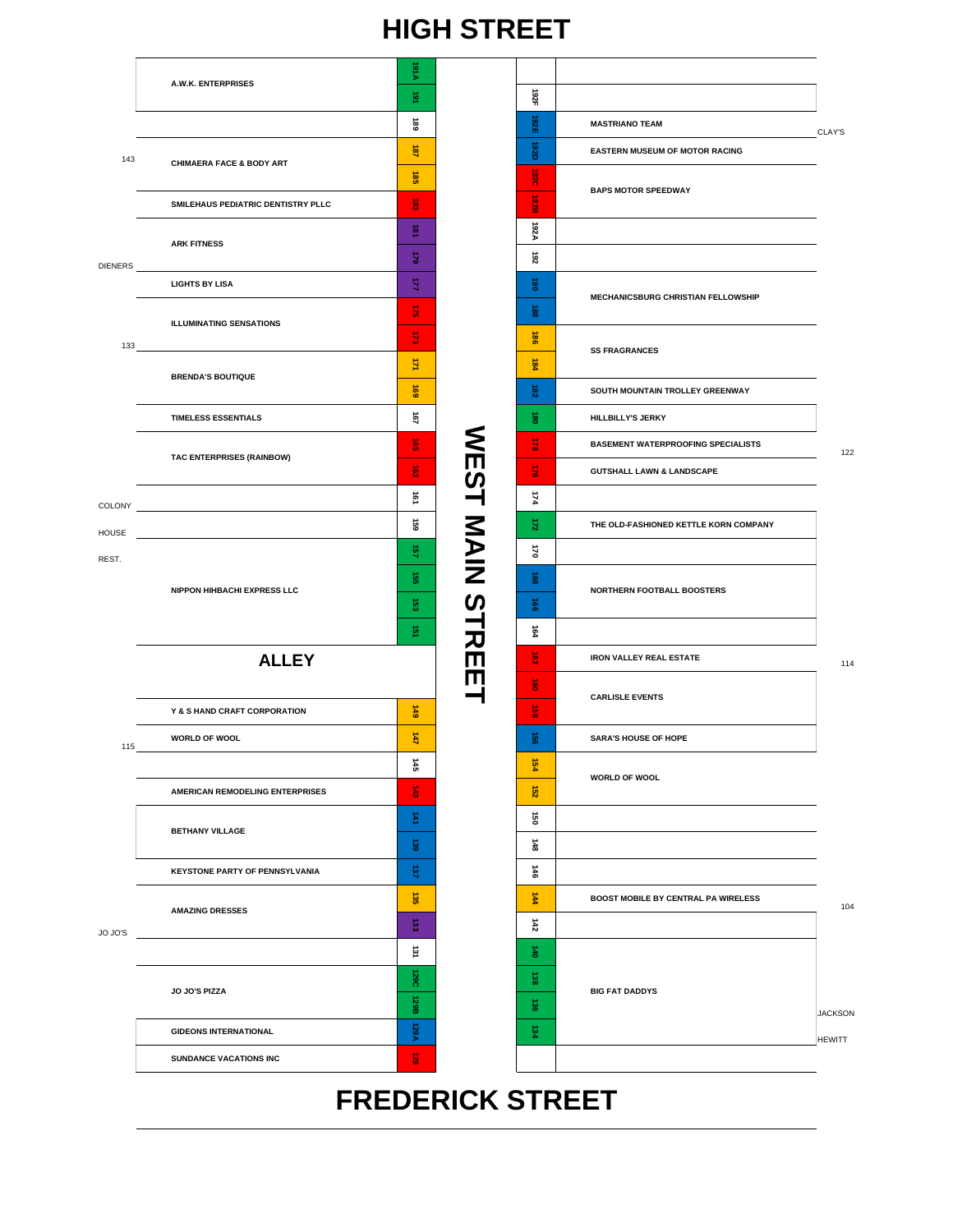|                |                                               | 8                  |                       |
|----------------|-----------------------------------------------|--------------------|-----------------------|
|                | <b>KEYSTONE SMOKEHOUSE &amp; BBQ CO</b>       | 룡                  |                       |
| 71             |                                               | జ                  |                       |
|                | <b>TWIN THAI</b>                              | 蔓                  |                       |
|                |                                               | $\overline{6}$     |                       |
|                | UNITED WAY OF THE CAPITAL REGION              | 目                  |                       |
|                | <b>CRYSTAL CONNECTIONS</b>                    | $\rightarrow$<br>å |                       |
|                | <b>PENN HEMP</b>                              | 름                  |                       |
| LIBERTY<br>TAX |                                               | $\vec{=}$          |                       |
|                | <b>QUANTUM MYSTIC INCENSE &amp; GIFTS</b>     | ន៊ូ                |                       |
|                |                                               | ਭੋ                 |                       |
| 63             |                                               | ទី                 |                       |
|                | <b>FUREVER GRACIE</b>                         | និ                 |                       |
|                | TIMBER LANE HANDCRAFTED                       | ğ                  |                       |
|                |                                               | <b>GG</b>          |                       |
|                | <b>NOVELTEEZE</b>                             | S,                 |                       |
|                |                                               |                    | <b>SEST NAIN STRE</b> |
|                |                                               | జ                  |                       |
|                | <b>RENEWAL BY ANDERSON</b>                    | <u>ی</u>           |                       |
| 55             | <b>MARRIOTT'S POWER WASHING LLC</b>           | 8                  |                       |
|                |                                               | a,                 |                       |
|                |                                               | ႜ                  |                       |
|                | <b>ST THERESA CHURCH</b>                      | ၕ                  |                       |
|                |                                               | 옆                  |                       |
|                |                                               | ప                  |                       |
| 49             | I.E. REDESIGN LLC                             | ₹                  |                       |
|                | <b>CUMULUS MEDIA HARRISBURG</b>               | 긝                  |                       |
|                |                                               | 긚                  |                       |
|                | <b>FALUN DAFA</b>                             | ž                  |                       |
|                | <b>CUMBERLAND COUNTY REPUBLICAN COMMITTEE</b> | ෂී                 |                       |
|                |                                               | S.                 |                       |
|                | <b>LAMONT</b>                                 |                    |                       |
|                | <b>AVENUE</b>                                 |                    |                       |

| ន្ល              | KONA ICE OF CARLISLE, LLC                     |    |
|------------------|-----------------------------------------------|----|
| 8                |                                               |    |
| 124              |                                               | 70 |
| $\overline{122}$ | HIT THE ANGLES 360                            |    |
| $\vec{8}$        | SNEAKER00JUICE                                |    |
| ÷.<br>$\vec{a}$  | <b>INTEGRITY CONSTRUCTION</b>                 |    |
| $\frac{11}{9}$   | DESIGNS BY MONET JEWELRY                      |    |
| $\frac{1}{4}$    | <b>FINDABALLER INC</b>                        |    |
| 112              |                                               | 64 |
| $\frac{1}{6}$    | <b>HIPKLIPS &amp; HAPPYSPANS</b>              |    |
| ន                | <b>STONER'S TWISTED TEES</b>                  |    |
| ន្ល              | <b>GREENLIGHT OPERATION</b>                   |    |
| Ī,               |                                               |    |
| ន                |                                               |    |
| 8                | <b>KELLY SERVICES</b>                         | 58 |
| 8                |                                               |    |
| န္တ              | <b>CUMBERLAND COUNTY DEMOCRATIC COMMITTEE</b> |    |
| 94               | <b>ORGANIC REMEDIES</b>                       |    |
| ន                |                                               |    |
| ဧ                | <b>AIACPA</b>                                 |    |
| 8                |                                               |    |
| 3                | <b>SADLER HEALTH CENTER</b>                   |    |
| ឌ                | MOSQUITO SHIELD OF CENTRAL PA                 |    |
| ន                |                                               |    |
| ႜ                |                                               |    |
| ಜ                | <b>F&amp;W CONCESSIONS</b>                    | 50 |
| 忌                |                                               |    |
| 고                | <b>CUMULUS MEDIA HARRISBURG</b>               |    |
| 귆                | <b>JAN'S THERAPEUTIC BAGS</b>                 |    |
| 3                | <b>JAMES RADA JR</b>                          |    |
| 8                | <b>COMCAST</b>                                |    |
|                  |                                               |    |
|                  |                                               |    |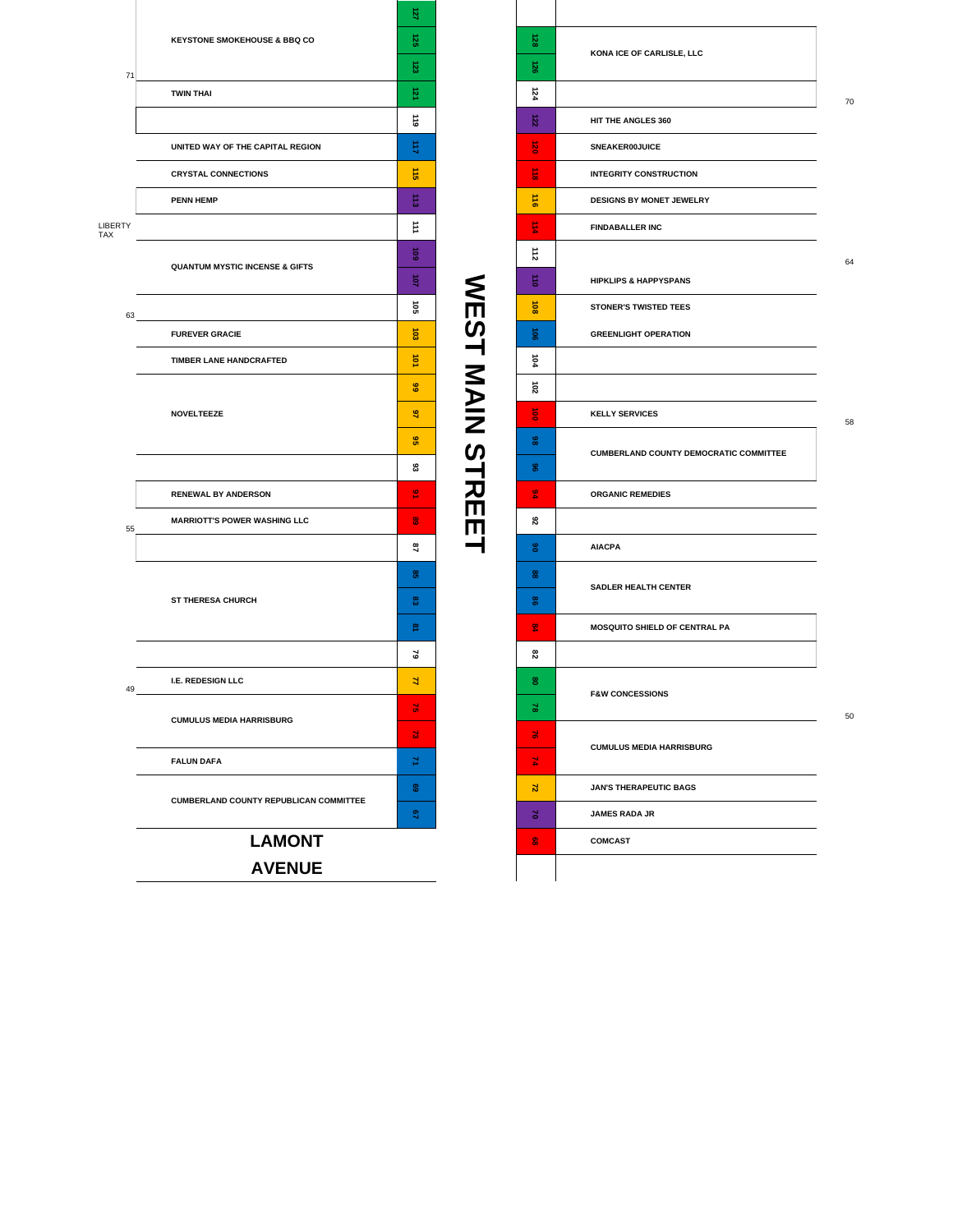|                      |                                               | õì                       |  |  |  |
|----------------------|-----------------------------------------------|--------------------------|--|--|--|
|                      | <b>BUDDY BRICKER'S FRENCH FRIES</b>           |                          |  |  |  |
|                      |                                               | o.                       |  |  |  |
|                      | <b>CELESTIAL GARDENS</b>                      | 8                        |  |  |  |
| 35                   |                                               | 3                        |  |  |  |
|                      |                                               | G.                       |  |  |  |
|                      | <b>JOEY'S NAME ART</b>                        | S.                       |  |  |  |
|                      | <b>INSPIRE CLEAN ENERGY</b>                   | 옆                        |  |  |  |
|                      |                                               | ढे                       |  |  |  |
|                      | <b>MILO'S TEA COMPANY</b>                     |                          |  |  |  |
|                      |                                               | 흙                        |  |  |  |
|                      | <b>TORCHBEARER SAUCES</b>                     | ढ                        |  |  |  |
| RITTERS              |                                               | 츂                        |  |  |  |
|                      | VIETNAM VETERANS OF THE MECHANICSBURG PA AREA | 3                        |  |  |  |
|                      |                                               |                          |  |  |  |
|                      | BLESSED BLITZ BOUTIQUE                        | &                        |  |  |  |
|                      | <b>SHERRI'S FUN FOOD</b>                      | ಜ                        |  |  |  |
|                      | <b>CHUCK WAGON SODA</b>                       | 옆                        |  |  |  |
|                      |                                               |                          |  |  |  |
|                      |                                               | 2                        |  |  |  |
|                      |                                               | 8                        |  |  |  |
|                      | <b>CHOCOLATE MOONSHINE CO.</b>                | 8                        |  |  |  |
|                      | AMERICHOICE FEDERAL CREDIT UNION              |                          |  |  |  |
| JUST<br><b>CLOGS</b> |                                               |                          |  |  |  |
|                      | <b>BARBIZON</b>                               | 局                        |  |  |  |
|                      |                                               | 긊                        |  |  |  |
|                      | Y'S MEN'S CLUB OF CARLISLE                    | ಕ                        |  |  |  |
|                      |                                               | ₿                        |  |  |  |
|                      |                                               | ဖ                        |  |  |  |
|                      |                                               | $\overline{\phantom{0}}$ |  |  |  |
|                      |                                               |                          |  |  |  |
|                      |                                               |                          |  |  |  |
|                      |                                               |                          |  |  |  |
|                      |                                               |                          |  |  |  |

**60 58 56 SELTZER'S SMOKEHOUSE** 36 **54 CUMBERLAND COUNTY HOUSING & REDEVELOPMENT AUTHORITY 52 ROTHER DENTAL** MUMMA'S **50 HUCK FAMILY MAPLE 48 46 44** BOB'S BARBER **42 NEILLUSTRATIONS 40 CENTRAL PENN COLLEGE 38 GINGERBREAD MAN** GINGER BREAD MAN **36 DOWNTOWN MECHANICSBURG PARTNERSHIP**

#### **AVENUE RAILROAD**

**WEST MAIN STREET**

**WEST MAIN STREET** 

#### **34 32 30 28 NEGLEY'S WATER 26 FUNTASTIK 24 ENCOMPASS HEALTH REHABILITATION HOSPITAL 22 CHRISTIAN LIFE ASSEMBLY 20**  $\vec{8}$ **16**  $\frac{1}{4}$ **12 10 8 6 4 2 R D ENTERTAINMENT ICE KREAM MILL, LTD.**

16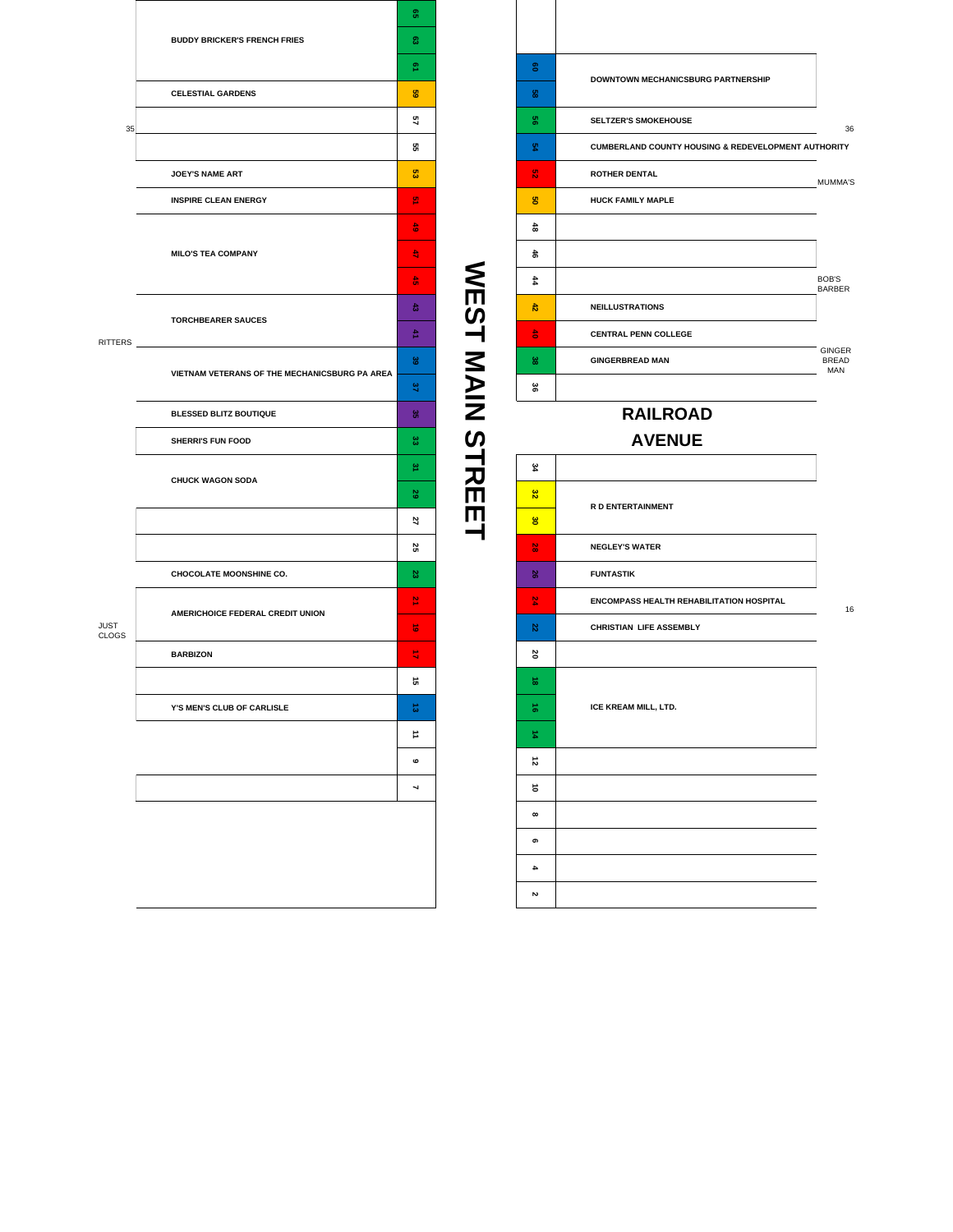### **MARKET STREET**

 $\Gamma$ 

|                                                 |                              |                        | 200                 | ABARTA COCA-COLA BEVERAGES         |
|-------------------------------------------------|------------------------------|------------------------|---------------------|------------------------------------|
| MECHANICSBURG CHAMBER OF COMMERCE               | $\blacktriangleright$        |                        | $202\,$             | PINK HANDS OF HOPE                 |
|                                                 | $\pmb{\varpi}$               |                        | 204                 |                                    |
| STATE LEGISLATOR - 88TH DISTRICT REPRESENTATIVE | $\Omega$                     |                        | $rac{8}{20}$        | SINCLAIR COMMUNICATIONS, LLC dba V |
| SENATE OF PENNSYLVANIA                          | $\qquad \qquad \blacksquare$ |                        | 208                 |                                    |
|                                                 | m                            |                        | $\frac{12}{10}$     | <b>VACATION VILLAGE RESORTS</b>    |
| <b>UPMC</b>                                     | $\mathbf{m}$                 |                        | $\frac{2}{3}$       | <b>WEST SHORE DECKS LLC</b>        |
|                                                 | Q                            |                        | 214                 |                                    |
| <b>DELTA DENTAL</b>                             | Ŧ,                           |                        | 216                 |                                    |
|                                                 | $\overline{\phantom{a}}$     |                        | $\frac{2}{3}$       |                                    |
| <b>LAND O'LAKES</b>                             | $\mathbb{C}$                 | <b>EAST MAIN STREE</b> | e e c<br><b>S20</b> | MEMBERS 1ST FEDERAL CREDIT UNION   |
|                                                 | ×                            |                        | 222                 | <b>MY LIBERTY THREADS</b>          |
|                                                 | 201                          |                        | 224                 | <b>SAFE HARBOUR</b>                |
| <b>CHESAPEAKE FOOD CONC</b>                     | 203                          |                        | S.                  | <b>METZGER WICKERSHAM</b>          |
|                                                 | 205                          |                        | 228                 |                                    |
| R D ENTERTAINMENT                               | 207                          |                        | 230                 |                                    |
|                                                 | 202                          |                        | 232                 |                                    |
| <b>LG RESOURCES</b>                             | $\frac{12}{11}$              |                        | 234                 |                                    |
|                                                 | 213                          |                        | 236                 |                                    |
| <b>SAVORY'S</b>                                 | 215                          |                        | 238                 | <b>BUSINESS MEN'S LEAGUE</b>       |
|                                                 | 217                          |                        | 240                 |                                    |
|                                                 | 219                          |                        |                     |                                    |
|                                                 | 22                           |                        |                     |                                    |
|                                                 | 223                          |                        | 242                 |                                    |
| <b>UNITED STATES ARMY</b>                       |                              |                        | 244                 |                                    |
|                                                 | 227                          |                        | 246                 |                                    |
|                                                 | 229                          |                        | 248                 |                                    |

| $\frac{200}{200}$ | ABARTA COCA-COLA BEVERAGES              |
|-------------------|-----------------------------------------|
| 202               | PINK HANDS OF HOPE                      |
| 204               |                                         |
| $rac{8}{206}$     | SINCLAIR COMMUNICATIONS, LLC dba WHP-TV |
| 202<br>٠          | <b>VACATION VILLAGE RESORTS</b>         |
| $\frac{12}{10}$   |                                         |
| 212               | <b>WEST SHORE DECKS LLC</b>             |
| 214               |                                         |
| 316               |                                         |
| $\frac{218}{2}$   | MEMBERS 1ST FEDERAL CREDIT UNION        |
| 220               |                                         |
| 222               | <b>MY LIBERTY THREADS</b>               |
| 224               | <b>SAFE HARBOUR</b>                     |
| 226               | <b>METZGER WICKERSHAM</b>               |
| 228               |                                         |
| 230               |                                         |
| 232               |                                         |
| 234               |                                         |
| 236               |                                         |
| 238               | <b>BUSINESS MEN'S LEAGUE</b>            |
| 240               |                                         |
|                   |                                         |
|                   |                                         |
| 242               |                                         |
| 244               |                                         |
| 246               |                                         |
| 248               |                                         |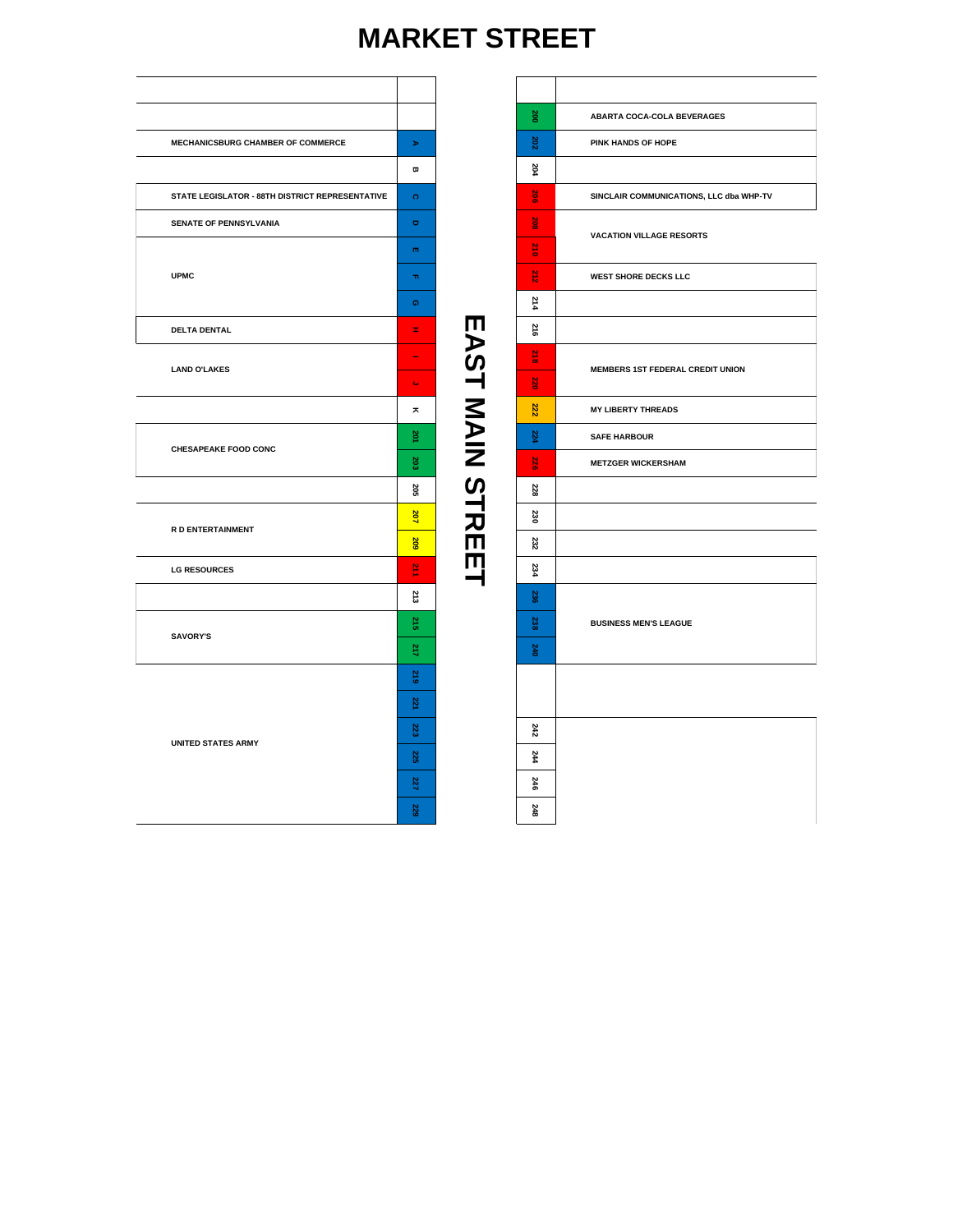#### **ALLEY**

| 231<br><b>EARTHWEAR TIE DYES</b><br>233<br>ដូ<br><b>HD ENTERTAINMENT</b><br>237<br><b>RELAX &amp; RIDE CARLISLE</b><br>239<br><b>NAYYAR AHMAD</b><br>241<br>22 PEPPERS LLC<br>243<br>245<br>247<br>249<br><b>COCO BONGOS OF NY</b><br>8g<br>253<br><b>TWIN THAI</b><br>255<br>257<br><b>BRICKER'S FAMOUS FRENCH FRIES</b><br>259<br>36<br>UNITED STATES AIR FORCE<br>263<br>265<br><b>COMMONWEALTH CHARTER ACADEMY</b><br>267<br>269<br>271<br>273<br>275<br>TOM'S VEGETABLE COMPANY<br>277 |  |
|---------------------------------------------------------------------------------------------------------------------------------------------------------------------------------------------------------------------------------------------------------------------------------------------------------------------------------------------------------------------------------------------------------------------------------------------------------------------------------------------|--|
|                                                                                                                                                                                                                                                                                                                                                                                                                                                                                             |  |
|                                                                                                                                                                                                                                                                                                                                                                                                                                                                                             |  |
|                                                                                                                                                                                                                                                                                                                                                                                                                                                                                             |  |
|                                                                                                                                                                                                                                                                                                                                                                                                                                                                                             |  |
|                                                                                                                                                                                                                                                                                                                                                                                                                                                                                             |  |
|                                                                                                                                                                                                                                                                                                                                                                                                                                                                                             |  |
|                                                                                                                                                                                                                                                                                                                                                                                                                                                                                             |  |
|                                                                                                                                                                                                                                                                                                                                                                                                                                                                                             |  |
|                                                                                                                                                                                                                                                                                                                                                                                                                                                                                             |  |
|                                                                                                                                                                                                                                                                                                                                                                                                                                                                                             |  |
|                                                                                                                                                                                                                                                                                                                                                                                                                                                                                             |  |
|                                                                                                                                                                                                                                                                                                                                                                                                                                                                                             |  |
|                                                                                                                                                                                                                                                                                                                                                                                                                                                                                             |  |
|                                                                                                                                                                                                                                                                                                                                                                                                                                                                                             |  |
|                                                                                                                                                                                                                                                                                                                                                                                                                                                                                             |  |
|                                                                                                                                                                                                                                                                                                                                                                                                                                                                                             |  |
|                                                                                                                                                                                                                                                                                                                                                                                                                                                                                             |  |
|                                                                                                                                                                                                                                                                                                                                                                                                                                                                                             |  |
|                                                                                                                                                                                                                                                                                                                                                                                                                                                                                             |  |
|                                                                                                                                                                                                                                                                                                                                                                                                                                                                                             |  |
|                                                                                                                                                                                                                                                                                                                                                                                                                                                                                             |  |
|                                                                                                                                                                                                                                                                                                                                                                                                                                                                                             |  |
|                                                                                                                                                                                                                                                                                                                                                                                                                                                                                             |  |
|                                                                                                                                                                                                                                                                                                                                                                                                                                                                                             |  |

**EAST MAIN STREET**

 **260A BOUNCING GOAT SOAP COBOUNCING GOAT SOAP CO NEXTIER BANK GOTTA GUY CONTRACTING LLC BASS PRO SHOPS LUCKY TREASURES & TRIPLE B MINE TOM'S VEGETABLE COMPANY ARCH STREET SCHNADER'S CONCESSIONS LLC WASHINGTON FIRE CO. NO. 1** ET A MASHINGTON FIRE CHEER BANK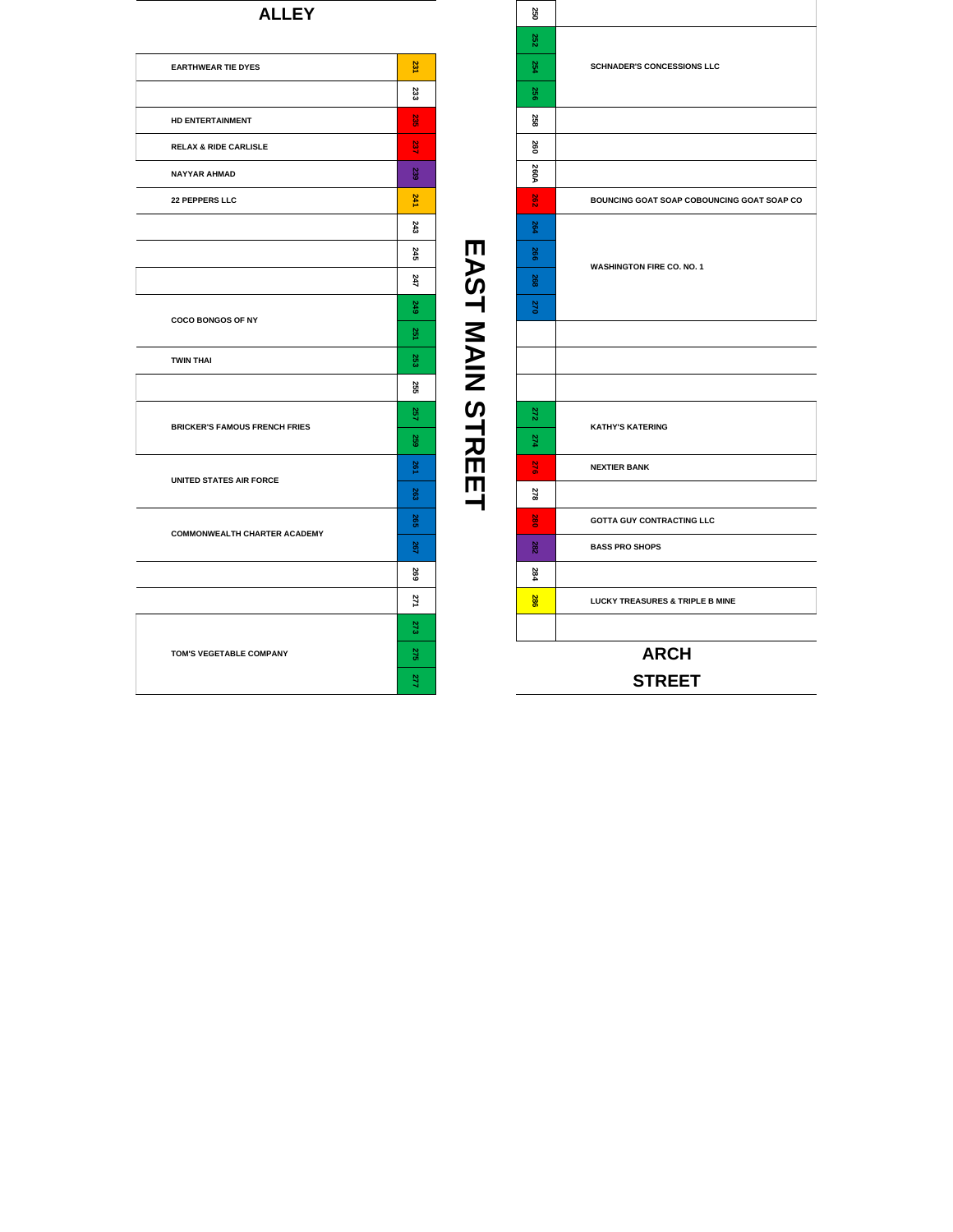#### **ARCH STREET**

|                                                |                |        | 290  | <b>BIG FAT DADDYS</b>      |
|------------------------------------------------|----------------|--------|------|----------------------------|
| SHERRI'S FUN FOOD                              | 279            |        | 282  |                            |
| <b>F &amp; M TRUST</b>                         | 显              |        | 294  | <b>BANTAM COFFEE ROA</b>   |
|                                                | 283            |        | 362  |                            |
| THE DRAW AND LEOPARD BOUTIQUE                  | 285            |        | 298  |                            |
|                                                | 287            |        | g    | <b>BLITZ 45</b>            |
|                                                | 289            |        | 302  |                            |
| <b>NATIVE CRAFT</b>                            | 291            |        | 304  | PA PRO APPAREL LLC         |
| <b>PINK ENERGY</b>                             | 293            |        | 306  | <b>NOTTINGHAM BONSAI</b>   |
| <b>58 FOUNDATIONS</b>                          | $\frac{8}{36}$ |        | 308  | KAREN AND THE NUT          |
|                                                | 297            |        | 310  |                            |
|                                                | 299            |        | 312  |                            |
| ELLIE MAE'S CONCESSIONS                        | 3or            |        | 314  | <b>UNITED STATES MARIN</b> |
|                                                | 303            |        | 316  |                            |
|                                                | 302            |        | 318  | PA NONBELIEVERS IN         |
| SCENTSY - LAUREN BERRY, INDEPENDENT CONSULTANT | <b>SOT</b>     |        | ន    |                            |
|                                                | 306            |        | 322  | THREE DOG BAKERY -         |
| OLD GAELIC RUGBY                               | 311            |        | 322A |                            |
|                                                | 313            |        | 324  |                            |
| <b>WHISKEY HOLLOW</b>                          | 315            |        | 326  | <b>JOY'S CERAMICS</b>      |
| AFS-USA INTERCULTURAL PROGRAM                  | 317            |        | 328  |                            |
|                                                | 316            | EAST N | 330  |                            |
| <b>RENU SOLAR</b>                              | 格              |        | 332  |                            |
|                                                |                |        | 8    | TRINITY LUTHERAN CH        |

**A**

| 290             | <b>BIG FAT DADDYS</b>            |
|-----------------|----------------------------------|
| 282             |                                  |
| 294             | <b>BANTAM COFFEE ROASTERS</b>    |
| 396             |                                  |
| 298             |                                  |
| š               | <b>BLITZ 45</b>                  |
| 302             | PA PRO APPAREL LLC               |
| 304             |                                  |
| 306             | <b>NOTTINGHAM BONSAI</b>         |
| 308             | <b>KAREN AND THE NUT</b>         |
| $\frac{310}{2}$ |                                  |
| 312             | <b>UNITED STATES MARINES</b>     |
| 314             |                                  |
| 316             | PA NONBELIEVERS INC              |
| 318             |                                  |
| ន               |                                  |
| 32g             | THREE DOG BAKERY - MECHANICSBURG |
| 322A            |                                  |
| 324             | <b>JOY'S CERAMICS</b>            |
| 326             |                                  |
| 328             |                                  |
| 330             |                                  |
| 332             | TRINITY LUTHERAN CHURCH          |
| 334             |                                  |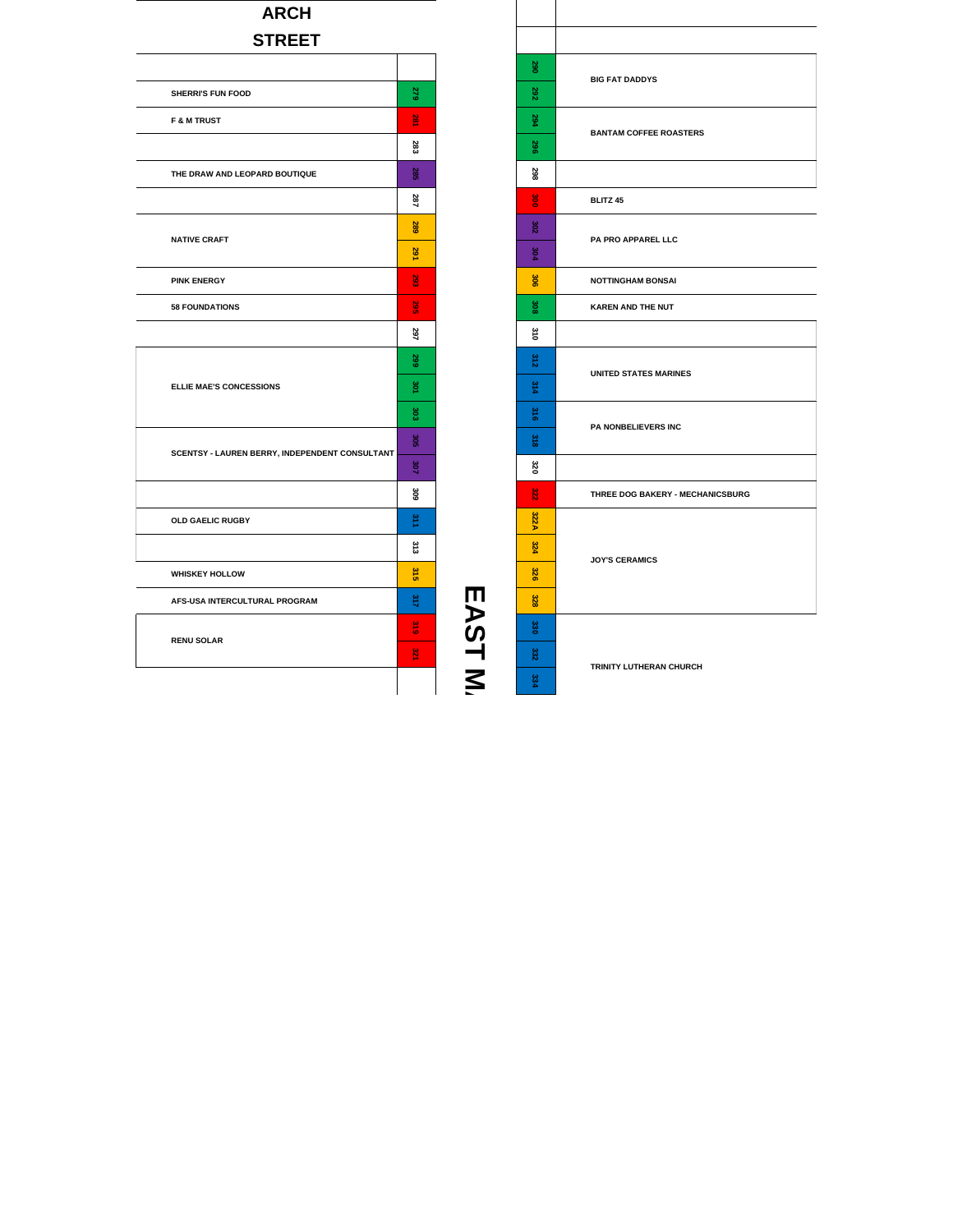|                                       | 323              |  |  |
|---------------------------------------|------------------|--|--|
| <b>T-MOBILE</b>                       |                  |  |  |
|                                       |                  |  |  |
|                                       | 329              |  |  |
| <b>DUCK DONUTS</b>                    | ಜ್ಞ              |  |  |
| <b>SPIFFY POOCHES</b>                 | 333              |  |  |
| <b>JUST CRAFTS</b>                    | 335              |  |  |
|                                       | 337              |  |  |
| <b>MECHANICSBURG MUSIC ALLIANCE</b>   | 339              |  |  |
|                                       | 341              |  |  |
| <b>BITACHON LLC</b>                   | 343              |  |  |
|                                       |                  |  |  |
| JUNK KING HARRISBURG                  | š                |  |  |
| ST ELIZABETH ANN SETON CHURCH         | 349              |  |  |
|                                       | g,               |  |  |
| TRUE HONEY TEAS                       | 353              |  |  |
| <b>D+E SPORTSWEAR</b>                 | SS <sub>SS</sub> |  |  |
|                                       | 357              |  |  |
| THE POPCORN LOFT                      | 359              |  |  |
|                                       | 361              |  |  |
|                                       | និ               |  |  |
| UNCLE MOE'S SOUL FOOD CONCESSIONS LLC | Sep              |  |  |
|                                       |                  |  |  |
|                                       |                  |  |  |

**AIN STREETAIN STREET** 

| 336           |                                                          |  |  |
|---------------|----------------------------------------------------------|--|--|
| 338           |                                                          |  |  |
| 340           |                                                          |  |  |
| 342           | UPPER ALLEN MECHANICSBURG BASEBALL<br><b>ASSOCIATION</b> |  |  |
| 344           |                                                          |  |  |
| 346           |                                                          |  |  |
| 348           |                                                          |  |  |
| 8g            | <b>SECUREWIRE TECHNOLOGIES</b>                           |  |  |
| 352           | <b>NYIANGA STORE LLC</b>                                 |  |  |
| 354           |                                                          |  |  |
| 356           | <b>WILLIAM WOOLEVER</b>                                  |  |  |
| 358           | <b>STARDUST AND LOVE LLC</b>                             |  |  |
| 360           |                                                          |  |  |
| 362           | FAMILY PROMISE OF HARRISBURG CAPITAL REGION              |  |  |
| $\frac{6}{2}$ | <b>TWISTED MAD HATTER</b>                                |  |  |
| 366           |                                                          |  |  |
| 368           | <b>CEDAR CLIFF WRESTLING BOOSTERS</b>                    |  |  |
| <b>S70</b>    |                                                          |  |  |
| 372           | HATCHET AND AXE CO.                                      |  |  |
| 374           |                                                          |  |  |
| 376           |                                                          |  |  |
| 378           | <b>SANDY'S BOUTIQUE</b>                                  |  |  |
| <b>S80</b>    |                                                          |  |  |
| 382           |                                                          |  |  |
| 384           | <b>SUNDANCE VACATIONS INC</b>                            |  |  |
| 8g            |                                                          |  |  |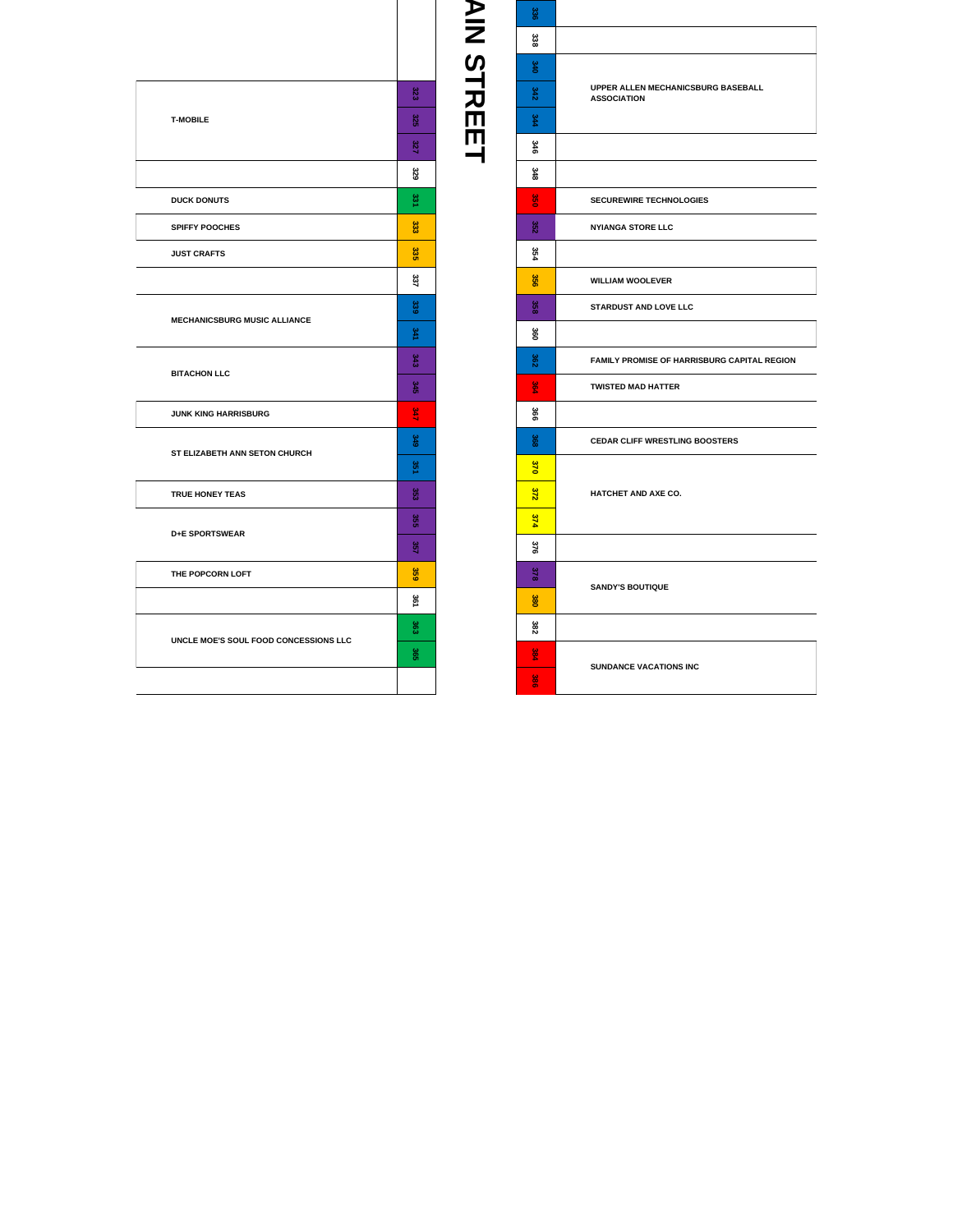#### **RACE STREET**

| BELCO COMMUNITY CREDIT UNION          | $\frac{8}{3}$  |
|---------------------------------------|----------------|
|                                       | 369            |
| PA DISTANCE LEARNING CHARTER SCHOOL   | 371            |
|                                       | 373            |
|                                       | 375            |
| THUNDER AND LIGHTNING BOUTIQUE        | 377            |
| STINCE BUILT PCS LLC                  | $\frac{12}{2}$ |
| <b>13 STRIPES FITNESS</b>             | $\frac{6}{2}$  |
| <b>UNIVEST FINANCIAL</b>              | š              |
| <b>CASTLE WINDOWS</b>                 | 8g             |
| <b>AETNA MEDICARE SOLUTION</b>        | ă              |
|                                       | 389            |
|                                       | 391            |
| PA ARMY NATIONAL GUARD RECRUITING     | င္ထိ           |
| WEST SHORE ACADEMY OF MARTIAL ARTS    | ន្ត្រី<br>ចំ   |
| <b>HELLO GORGEOUS BOUTIQUE</b>        | 397            |
|                                       | 399            |
| THE PENNSYLVANIA CYBER CHARTER SCHOOL | ਭੈ             |
|                                       | 4O3            |
|                                       | ŝ              |
| <b>APPLEBY SYSTEMS INC</b>            | å              |
|                                       | $\frac{1}{6}$  |
| <b>NESTLE PURINA PET CARE</b>         | 土工             |
|                                       | $\frac{41}{3}$ |
|                                       | $rac{4}{5}$    |
|                                       | Ê              |
|                                       | $\frac{41}{9}$ |
|                                       | 421            |
|                                       | 423            |
| <b>LAWRENCE CHEVROLET</b>             | $rac{1}{25}$   |
|                                       | 427            |
|                                       | 429            |
|                                       | 台              |
|                                       | å              |
|                                       | ិ<br>ទី        |
|                                       | 437            |
|                                       | 439            |
|                                       | 441            |
|                                       | 443            |
|                                       | 445            |
|                                       | 447            |
|                                       | 449            |
|                                       | 451            |
|                                       |                |

#### **RACE**

#### **STREET**

| 388            | <b>CARMELLA'S ITALIAN PASTRIES</b>          |
|----------------|---------------------------------------------|
| š              | T AND T TENT RENTALS AND MORE LLC           |
| 392            | <b>KIDS LOVE GUITAR</b>                     |
| 394            | CHILDREN'S DENTAL HEALTH                    |
| $\frac{62}{5}$ | DEVERCARE INSURANCE GROUP                   |
| 398            | CUMBERLAND VALLEY ANIMAL ASSISTANCE PROGRAM |
| $\frac{4}{9}$  | <b>MECHANICSBURG MUSEUM ASSOCIATION</b>     |
| 402            |                                             |
| 404            |                                             |
|                |                                             |
|                |                                             |
|                |                                             |
| \$             |                                             |
| 408            |                                             |
| 110            |                                             |
| $\frac{4}{10}$ | LEAFFILTER GUTTER PROTECTION                |
| 414            | <b>KARNS PERFORMANCE</b>                    |
| $\frac{4}{10}$ |                                             |
| 418            | THRIVENT FINANCIAL                          |
| $\frac{1}{2}$  |                                             |
| 422            |                                             |
| 424            |                                             |
| 426            |                                             |
| 428            | THE BULL GUYS                               |
| 430            |                                             |
| 432            |                                             |
| <b>AS</b>      | <b>ROHRER BUS SERVICE</b>                   |
| 436            |                                             |
| 438            |                                             |
| 440            |                                             |
| 442            |                                             |
| 444            |                                             |
| 446            |                                             |
| 448            |                                             |
| 450            |                                             |
| 452            |                                             |
| 454            |                                             |
| \$             |                                             |
| 458            |                                             |
| 460            |                                             |
| 462            |                                             |
| 462            |                                             |

**EAST MAIN STREET**

EAST MAIN STREET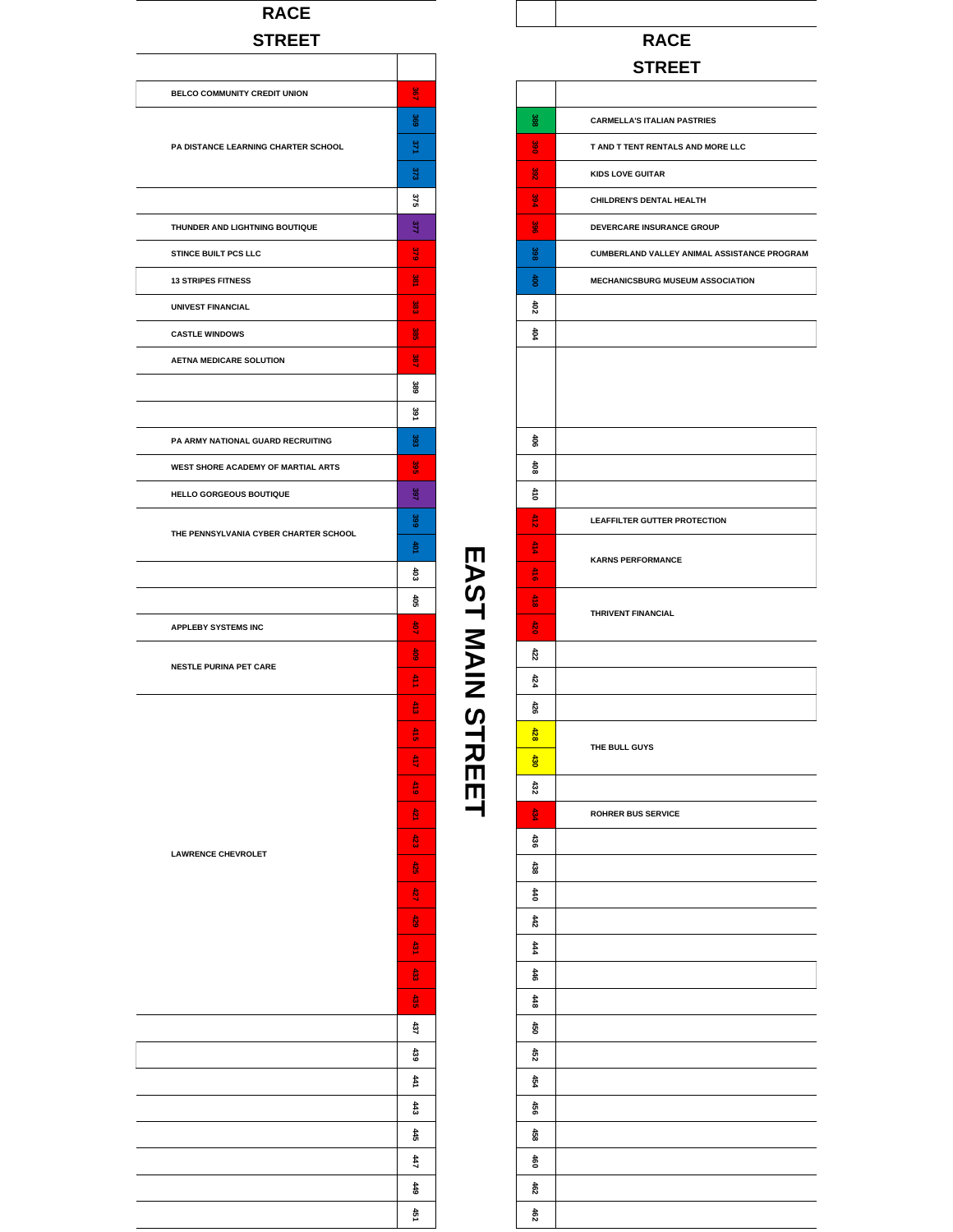| د، | טח |  |
|----|----|--|
|    | N  |  |
|    |    |  |
|    |    |  |

# **WALNUT STREET**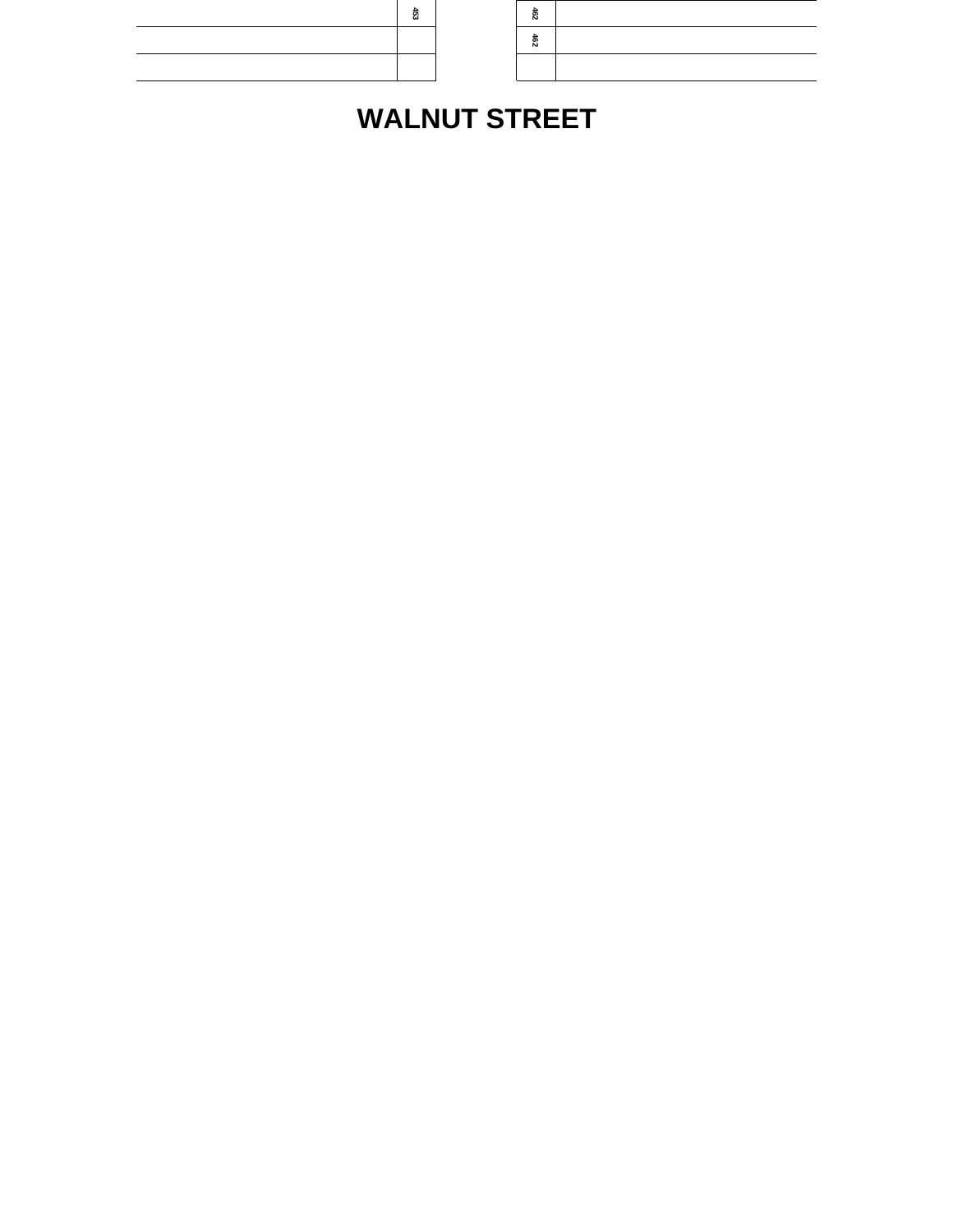|    |                                          | თ                 |
|----|------------------------------------------|-------------------|
|    |                                          | $\div$            |
|    |                                          | $\boldsymbol{13}$ |
|    |                                          | 15                |
| 10 |                                          | 17                |
|    | <b>CIVIL WAR AND MORE</b>                | $\frac{6}{7}$     |
|    | <b>AVON</b>                              | $\mathbf{z}$      |
|    | <b>PATIENT FIRST</b>                     | 23                |
|    | MECHANICSBURG NEW YEAR'S EVE WRENCH DROP | 25                |
|    | <b>R D ENTERTAINMENT</b>                 | 27                |
|    |                                          | 29                |
|    |                                          | 5                 |

# **STOUFFER ALLEY**

|                             | 33  |
|-----------------------------|-----|
| <b>UNITED HEALTHCARE</b>    | န္က |
| <b>ISKCON OF HARRISBURG</b> | ్గ  |
|                             | 39  |
| <b>HILL TOP WICKS</b>       | 4   |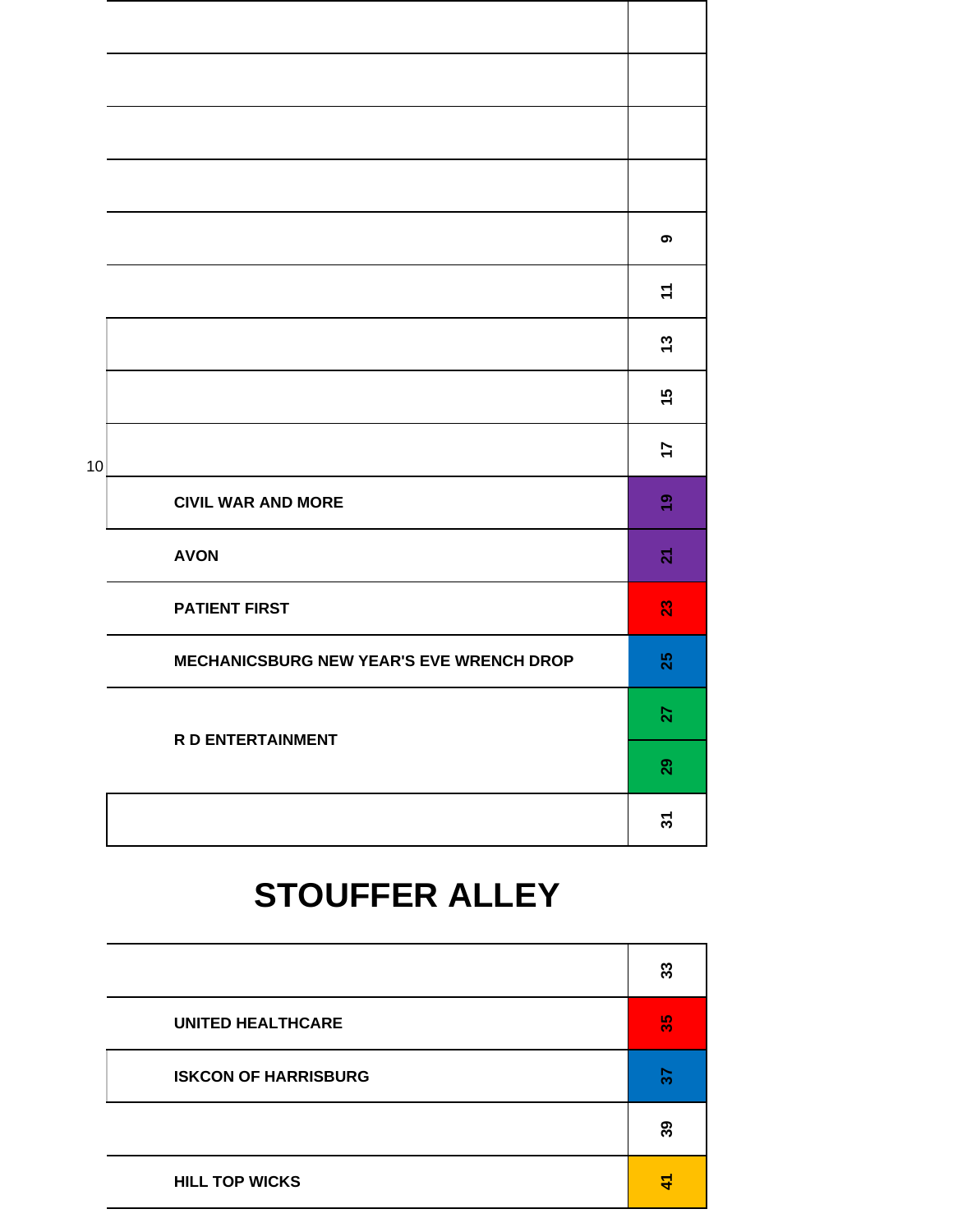|    | <b>DAFFODILS BOUTIQUE</b>                | g             |
|----|------------------------------------------|---------------|
|    | <b>MECHANICSBURG PRESBYTERIAN CHURCH</b> | $\frac{4}{5}$ |
| 30 | <b>JOY O'LICIOUS BOUTIQUE</b>            |               |
|    |                                          | 9             |

# **EAST LOCUST STREET**

|                    |                                                            | 5                       |
|--------------------|------------------------------------------------------------|-------------------------|
|                    | THE ARBOGAST FOUNDATION                                    | 53                      |
| <b>WRIGHTSTONE</b> | <u> 1989 - John Stein, mars and de Brazilian (b. 1989)</u> | 55                      |
| <b>ELECTRIC</b>    | <b>CUB SCOUT PACK 190</b>                                  | 5                       |
|                    |                                                            | 59                      |
| 102                | <b>IMPOSSIBLE CURIOSITIES</b>                              | ৯                       |
|                    | <b>MOONRISE CANDLE CO</b>                                  | 63                      |
|                    |                                                            | 89                      |
|                    | HARRISBURG AREA MENTAL HEALTH SUPPORT GROUP                | 57                      |
|                    | <b>OCEAN GIRL GIFTS</b>                                    | 89                      |
|                    | <b>WOOD N'AT</b>                                           | $\overline{\mathsf{r}}$ |
|                    |                                                            | 73                      |
|                    | <b>PRITTYFY</b>                                            | 75                      |
|                    | <b>ROSE'S SIMPLE ACCENTS</b>                               | 77                      |
|                    | <b>ADVANCED PEDIATRIC DENTISTRY</b>                        | $\mathbb{R}^2$          |
|                    | $112$ $\overline{\phantom{a}}$                             | <u>ន</u>                |
|                    | <b>BOARD OF CHILD CARE - MECHANICSBURG CAMPUS</b>          | 83                      |

# SOUTH MARKET STREET **SOUTH MARKET STREET**